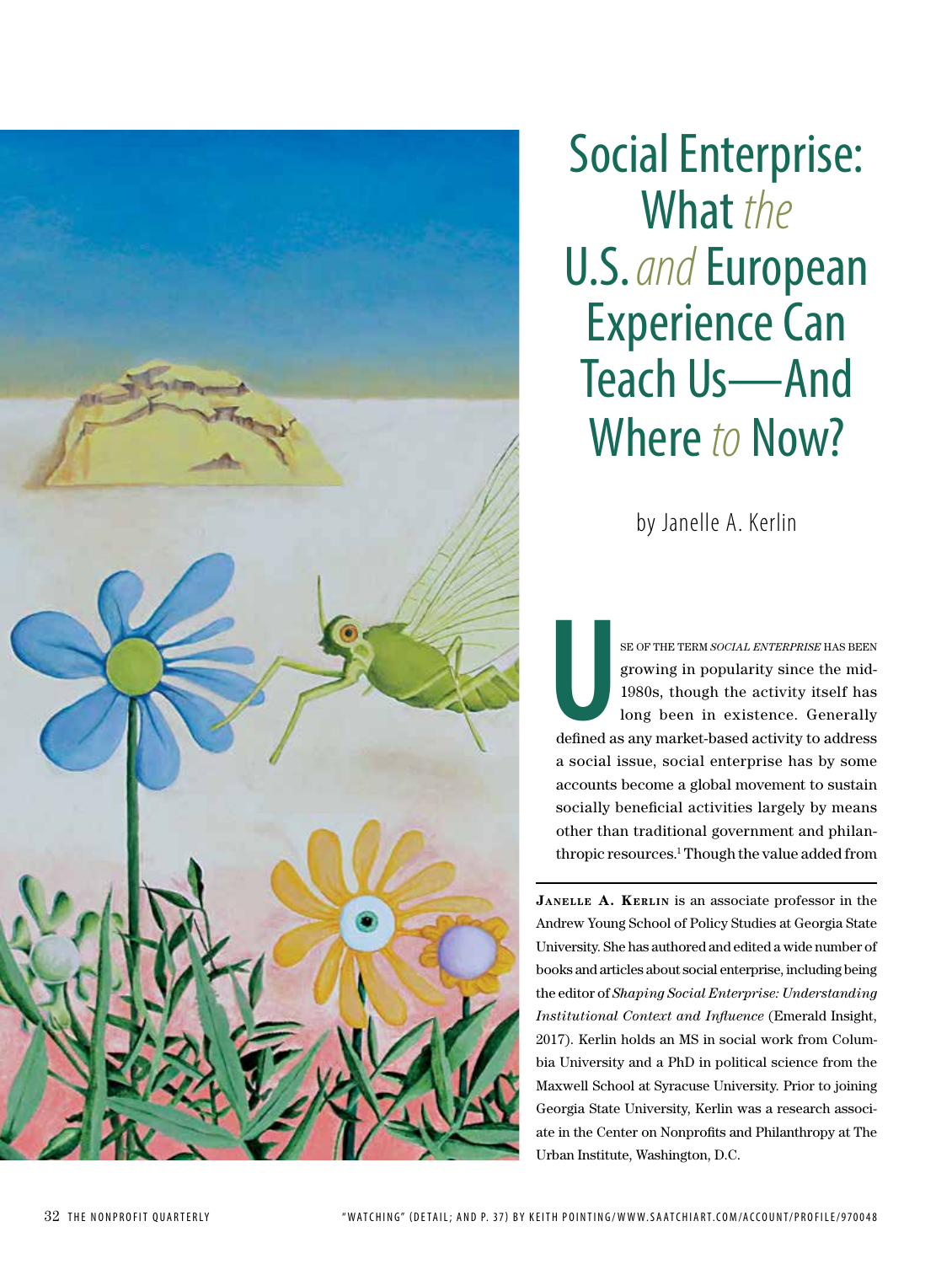undertaking social enterprise can be emphasized differently depending on geographic context, social enterprise generally speaks to increasing the self-sufficiency, long-term sustainability, programmatic autonomy, and beneficiary empowerment of organizations involved in pursuing a social mission. Looking globally, the social enterprise movement of the last three decades has been spurred on by the need for resources or programming (or both) to fill gaps in systems attempting to serve the disadvantaged.<sup>2</sup> Largely as an outlier, social enterprise in the United States also encompasses activities that support the improved well-being of populations beyond the disadvantaged. Thus, typical examples include organizations that provide work for the hard to employ, thrift stores that sell secondhand goods to support a social purpose, scouts that sell cookies or other items to fund their youth programming, microfinance organizations that lend money to the poor for their small business startups, and museum stores, among many others.

The exact definition of social enterprise is often contested along its commercial and social boundaries. Indeed, Trent University associate professor Raymond Dart says of social enterprises that they "blur boundaries between nonprofit and for-profit."3 Some in the burgeoning social enterprise field, however, appear to be coalescing around parameters, albeit broad ones, for the term. Social enterprise is increasingly defined as distinct from corporate social responsibility (CSR), where profit-driven businesses donate only a fraction of their funds or employee time to social projects. Corporate philanthropy is also often seen as separate from social enterprise, due to the primacy of the profit motive in the corporate generation of revenue relative to the comparably small social cause work of the organization. Other discussions exclude charitable/nonprofit organizations that generate only a small amount of commercial revenue. Thus, while the broadest definitions may include all of these forms of commercially backed social efforts, definitions of social enterprise—either inherently or explicitly—often exclude undertakings that are relatively lacking in either the social or commercial aspect.4

Understandings of the concept of social enterprise and what it is associated with can vary across global regions as well as individual countries and even subnational spaces.5 Variation can be seen in the predominant activities, clients, outcome focus, funders, regulation, and legal forms for social enterprise in different contexts.<sup>6</sup> In Europe, a number of countries provide strong national government support for social enterprise, including some welfare states that are viewed as having co-opted social enterprise for their own policy purposes (namely, the work integration of the hard to employ), often through social cooperatives that enjoy substantial government subsidies—though there are variations on this model.7 Strong government support for this particular type of social enterprise activity has led to the term's association with the provision of employment and less so with other social purposes, though this is more the case on the continent than in the United Kingdom.8 There is also a growing list of countries with specific legislation for social enterprise legal forms on the national level, many of which are adaptations of the cooperative form. In 1991, Italy was the first to adopt the social cooperative legal form, with a number of other countries later following suit<sup>9</sup>-including France, Greece, Poland, Portugal, and Spain. Alternatively, in 2005, the United Kingdom passed a modified for-profit legal form, the Community Interest Company (CIC), to address the call to elevate social mission in a for-profit setting.10

## **Differences between Social Enterprise in the United States and Europe**

Social enterprise in the United States is, by comparison, largely left to the private and civil society sectors. Here, a national-level legal form has not been created for social enterprise, though there is significant state-level tinkering with adaptations of for-profit legal forms that legally allow social and profit goals to coexist, such as the *low-profit limited liability corporation (L3C)*, the *benefit corporation*, and the *social purpose corporation*. The cooperative form has historically not been associated with the term *social enterprise* in the United States; however, this is changing with the emergence of **Understandings of** 

**the concept of social** 

**enterprise and what** 

**it is associated with** 

**can vary across** 

**global regions as** 

**well as individual** 

**countries and even** 

**subnational spaces.**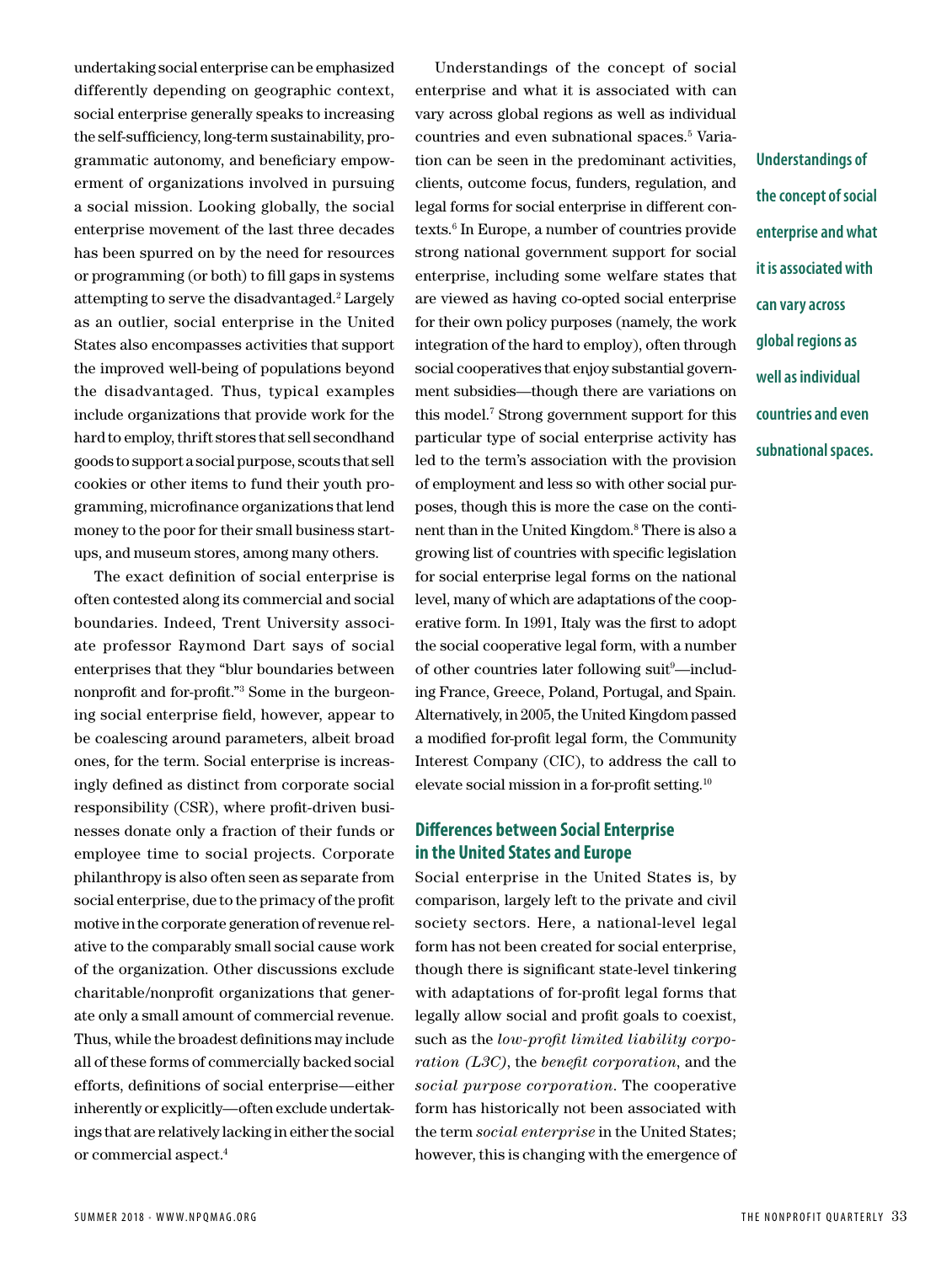**A hallmark of European social enterprises is that they are established and managed by citizen groups rather than public or private entities, though they can receive significant funding from these sources.** 

such entities as the Evergreen Cooperatives in Ohio and the Cooperative Home Care Associates in New York.11 Also, by contrast, in the United States there is generally more emphasis on revenue generation in support of a wide range of social purposes that may or may not involve beneficiaries in the earned income activity and that focus on the disadvantaged as well as improved well-being more generally. Historically, the development of social enterprise has involved more foundation than government support. $12$ 

Typical organizational arrangements for social enterprise in the U.S. context span both nonprofit and for-profit legal forms.13 In terms of nonprofits, the social purpose organization involves the generation of earned income through the in-house sale of products or services. An example is the physical fitness and recreational services provided by the Young Men's Christian Association (YMCA).

The sale of products or services can also be arranged through a nonprofit or for-profit subsidiary. The creation of subsidiaries allows a nonprofit to engage in activities that may only be peripherally related to its mission or to reduce its risk as it experiments with a new program or business ideas. Such subsidiaries are considered social enterprises when they include an earned-income component. For example, a comprehensive social service provider might establish an employment agency for hard-to-place inner-city residents as a separate nonprofit subsidiary. While the parent organization may provide start-up funding and administrative services, the subsidiary is able to adopt its own structure and create a business-like culture.14

The for-profit subsidiary is often chosen when a nonprofit seeks to protect its tax-exempt status while engaging in substantial business activity that is not related to its charitable exempt purpose. Profits from the for-profit subsidiary are taxed at normal corporate income tax rates, even though they support the charitable activities of the nonprofit. The Sustainable Community Initiatives' establishment of a for-profit subsidiary called Community Forklift (a recovered building materials store) is an example of this. At times, nonprofits go a step further and establish

a network of nonprofit and for-profit subsidiaries, creating a nonprofit conglomerate such as Housing Works, which serves the homeless with HIV/AIDS in New York City.15

In the United States, social enterprises are also housed within a for-profit business form. Dual-purpose businesses (hybrids) mediate profit goals with internally realized social objectives to achieve either a double bottom line (financial and social returns) or triple bottom line (financial, social, and environmental returns). An example is Pura Vida Coffee's mission, which calls for providing living wages for farmers and producers in Latin America through the sale of fair trade coffee, the education of consumers and business leaders to take action toward social good, and serving at-risk children and families in Latin American communities and around the world.

In the European context, there can be variations on these organizational arrangements with the for-profit and charity/association (similar to nonprofit) legal forms found there. However, the use of a single organization appears to predominate over a conglomerate, with this typically being the cooperative or social cooperative legal form (when such legislation is present). Associations may also house a revenue-generating component; however, this is only where laws allow business activity within the association legal form.

Another point of differentiation between Europe and the United States is the internal governance of the social enterprise. In the European context, the governance of the organization carries greater importance due to its expected role in the democratic advancement of the economy.16 Indeed, the European social enterprise focus on autonomous development, decision making exclusive of capital ownership, and participation of multistakeholders in the governance of the organization all speak to the cooperative roots of social enterprise in Europe. In terms of autonomy, a hallmark of European social enterprises is that they are established and managed by citizen groups rather than public or private entities, though they can receive significant funding from these sources. As such,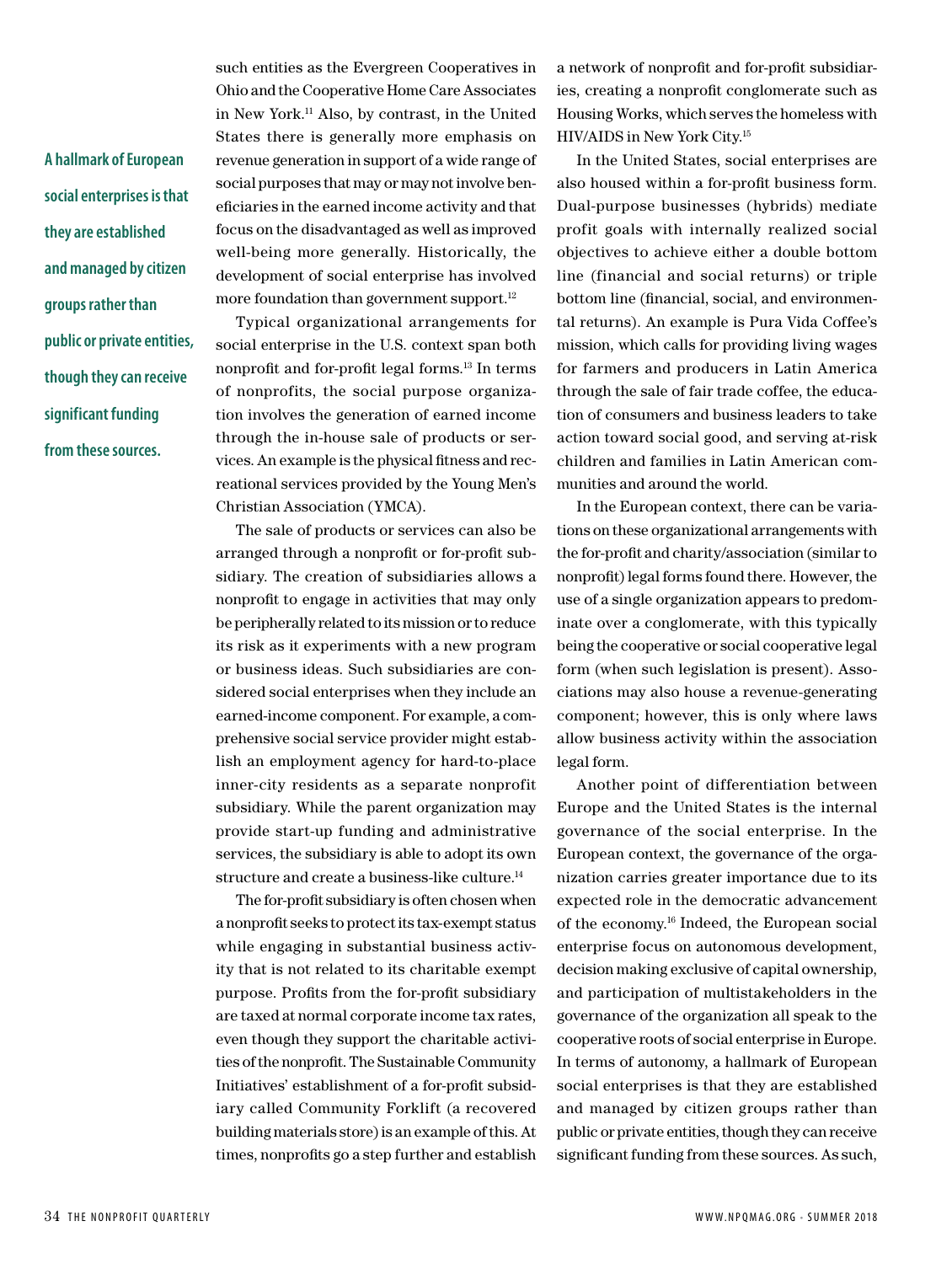public–private partnerships are not included in their conceptualization of social enterprise, though they can be at times in the U.S. context.17 Decision making in European social enterprises is based on the premise of one member, one vote, and is not determined by capital ownership, as it can be in the United States with for-profit social enterprises. The involvement of multiple stakeholders—including employees, beneficiaries, volunteers, sponsors, and government and business actors from the local community, either on the board or as members—creates a situation of multistakeholder ownership and governance of the social enterprise. These last two characteristics are captured as requirements in the legislation for social enterprise legal forms in some European countries.18

In the U.S. context, democratic governance of the social enterprise gets less attention, and more focus is placed on ensuring business management expertise, especially in the case of the nonprofit social enterprise. *Enterprising Nonprofits: A Toolkit for Social Entrepreneurs* by Greg Dees, Jed Emerson, and Peter Economy discusses many alternative means to structure social enterprise in relation to the nonprofit that has given the enterprise birth.19 Alternative board structures might include an advisory board or a business enterprise board. If the enterprise is located inside the nonprofit, an advisory board can be established to specifically provide support and counsel on the enterprise side. Such advisory boards typically have more representation from clients and the community, and can be formal or informal. When the social enterprise is housed in a legally separate for-profit subsidiary, a business enterprise board can be established at its head with a focus on profit making.

Given the above, it is not surprising that Europeans and Americans often define social enterprise differently. In the United States, there are, broadly speaking, two principal schools of thought: the *earned-income school* and the *social innovation school*. The earned-income school focuses on social enterprise organizations and activities that generate commercial revenue in support of social goals.20 Indeed, a version of this definition is used by

the Social Enterprise Alliance (the U.S.'s professional association), as well as among many social science scholars.<sup>21</sup> From this perspective, social enterprise encompasses a variety of forms along a continuum from dual-purpose businesses that mediate profit goals with social objectives (hybrids) to nonprofit organizations engaged in mission-supporting commercial activity (social purpose organizations, for-profit subsidiaries of nonprofits, nonprofit-business partnerships, etc.). $22$ 

The second school of thought, the social innovation school, is more focused on the individual (as opposed to the organization), and is embodied in the innovative social entrepreneur, with the social enterprise as the vehicle through which a social innovation is delivered with or without a commercial base.<sup>23</sup> Business schools and foundations in the United States largely espouse the social innovation school.<sup>24</sup> Some authors, however, promote a distinction in the use of these terms that aligns with the two schools of thought. Paul Light, for instance, states, "Whereas social entrepreneurship seeks tipping points for innovation and change, social enterprise seeks profits for reinvestment and growth."25 Citing J. Gregory Dees, Light argues that on an academic level there is increasing agreement that social enterprise is distinct from the foundation definition of social entrepreneurship due to its connection with revenue generation.26

In Europe, the EMES International Research Network established a set of loose criteria to use in identifying social enterprises in that context. These include the economic/entrepreneurial criteria of "a continuous activity producing goods and/or selling services; a high degree of autonomy; a significant level of economic risk; a minimum amount of paid work." They also include the social criteria of "an explicit aim to benefit the community; an initiative launched by a group of citizens; a decision-making power not based on capital ownership; a participatory nature, which involves various parties affected by the activity; a limited profit distribution."<sup>27</sup> This approach differs from the ways social enterprise is typically conceived of in U.S. circles. One **In the U.S. context, democratic governance of the social enterprise gets less attention, and more focus is placed on ensuring business management expertise, especially in the case of the nonprofit social enterprise.**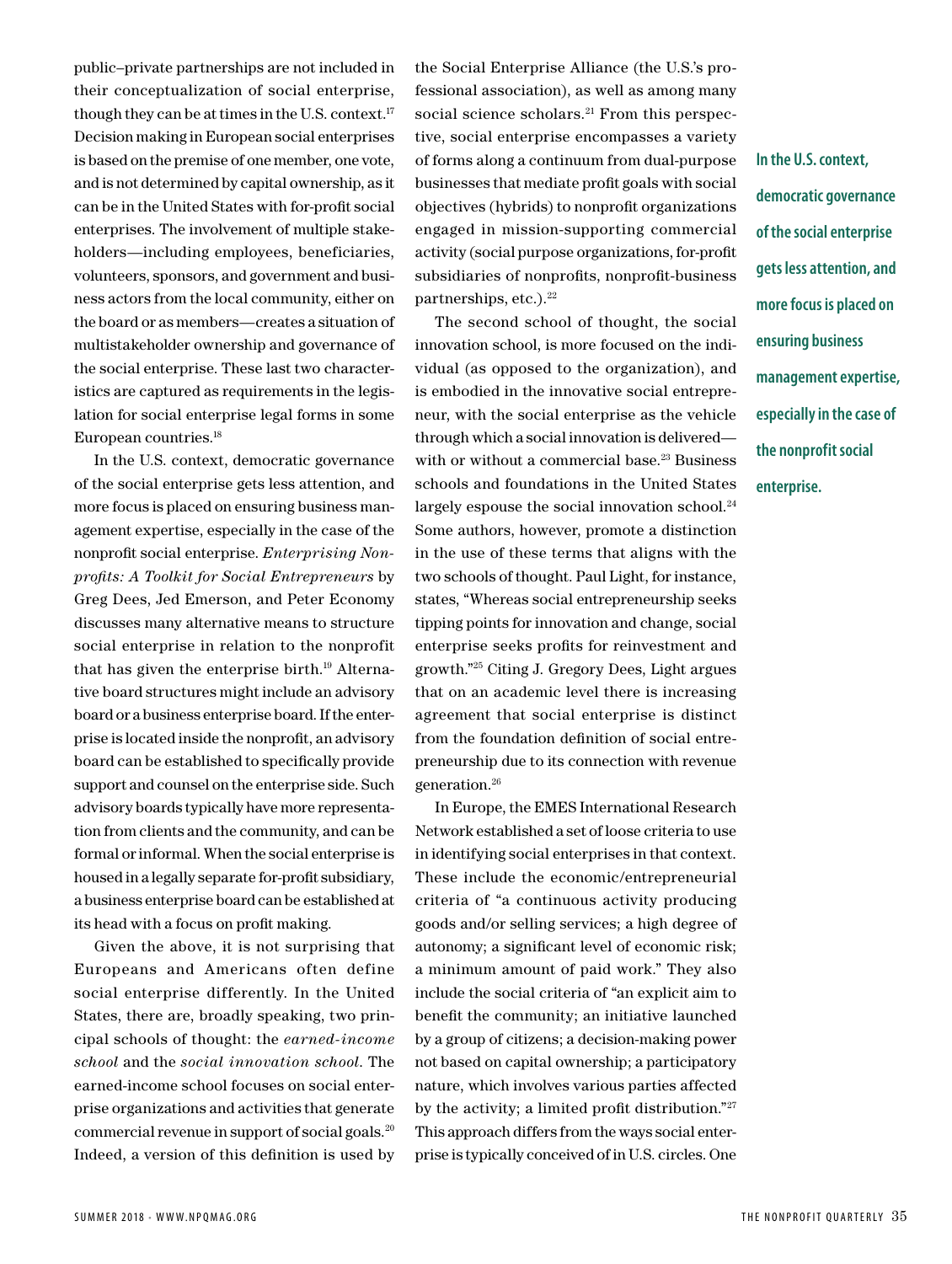**Their affirmative critique . . . challenges those involved to not settle for the status quo but rather to push the field's frontiers to achieve the full potential of social enterprise and address any needed corrections along the way.**

key difference is the European focus on having a multistakeholder governing body as well as a lack of emphasis on social enterprise as involving "innovation." It should be added that in the European approach, not every criterion listed above needs to be met precisely in order to place an organization in the social enterprise sphere.<sup>28</sup>

## **Moving Forward**

As I have noted elsewhere, "The concept of social enterprise continues to raise the interest of people around the world. From practitioners to policymakers, activists, and funders of the social good, social enterprise has captured the imagination and hopes of a growing cross-section of society that seeks to find a more sustainable answer to the problems of society."29

Realizing that potential, however, can be a challenge. Indeed, social enterprise is not without its critics on both sides of the Atlantic. Pascal Dey and Chris Steyaert recently published an edited collection of papers written by scholars in North America and Europe that critique social entrepreneurship and enterprise. The five sections in the book bring awareness to and open a discourse around assumptions about social entrepreneurship; its political and ideological representations; how it is enacted through language, trust, and compassion, with sometimes unintended consequences; its moral predicaments and limitations with respect to participation and democracy; and how newly understanding it from a relational view can shift thinking around what is possible, including systems change. Their affirmative critique which positions the current phenomenon of social entrepreneurship and enterprise as "inadequate yet necessary"—challenges those involved to not settle for the status quo but rather to push the field's frontiers to achieve the full potential of social enterprise and address any needed corrections along the way.30

As Dey, in an article with Hanna Schneider and Florentine Maier, puts it, this requires "first . . . an enticing positive vision (e.g., democracy, justice, good life, human decency). Secondly, in alignment with such ideals, it should be made clear that they will always remain elusive, and

that the road towards approximating them will remain forever arduous."31 What is increasingly clear is that social enterprise is one of the important tools that can take us along this path—if due diligence is paid to the steering of it.

## **Notes**

1. This section was adapted from Janelle A. Kerlin and Kirsten Gagnaire, "United States," in *Social Enterprise: A Global Comparison*, ed. Janelle A. Kerlin (Lebanon, NH: Tufts University Press, 2009). 2. Janelle A. Kerlin, "A Comparative Analysis of the Global Emergence of Social Enterprise," *Voluntas: International Journal of Voluntary and Nonprofit Organizations* 21, no. 2 (June 2010): 162–79.

3. Raymond Dart, "The Legitimacy of Social Enterprise," *Nonprofit Management & Leadership* 14, no. 4 (Summer 2004): 411–24.

4. Dennis R. Young, Elizabeth A. M. Searing, and Cassady V. Brewer, eds., *The Social Enterprise Zoo: A Guide for Perplexed Scholars, Entrepreneurs, Philanthropists, Leaders, Investors, and Policymakers* (Northampton, MA: Edward Elgar, 2016); Carlo Borzaga and Giulia Galera, *Social Enterprises and their Eco-systems: Developments in Europe* (Brussels, Belgium: European Commission, Directorate-General for Employment, Social Affairs and Inclusion, 2016); Janelle A. Kerlin, ed., *Shaping Social Enterprise: Understanding Institutional Context and Influence* (Bingley, UK: Emerald Publishing, 2017); and *Social enterprise: A strategy for success* (London: Department of Trade and Industry, July 2002).

5. Janelle A. Kerlin, "Social Enterprise in the United States and Europe: Understanding and Learning from the Differences," *Voluntas: International Journal of Voluntary and Nonprofit Organizations* 17, no. 3 (September 2006): 247–63; Kerlin, *Social Enterprise*; and Ramón Fisac-Garcia and Ana María Moreno-Romero, "Understanding social enterprise country models: Spain,*" Social Enterprise Journal* 11, no. 2 (2015): 156–77.

6. Kerlin, "A Comparative Analysis."

7. Jacques Defourny and Marthe Nyssens, "Social enterprise in Europe: At the crossroads of market, public policies and third sector," *Policy and Society* 29, no. 3 (March 2010): 231–42; and Marthe Nyssens, ed., *Social enterprise: At the Crossroads of Market,*